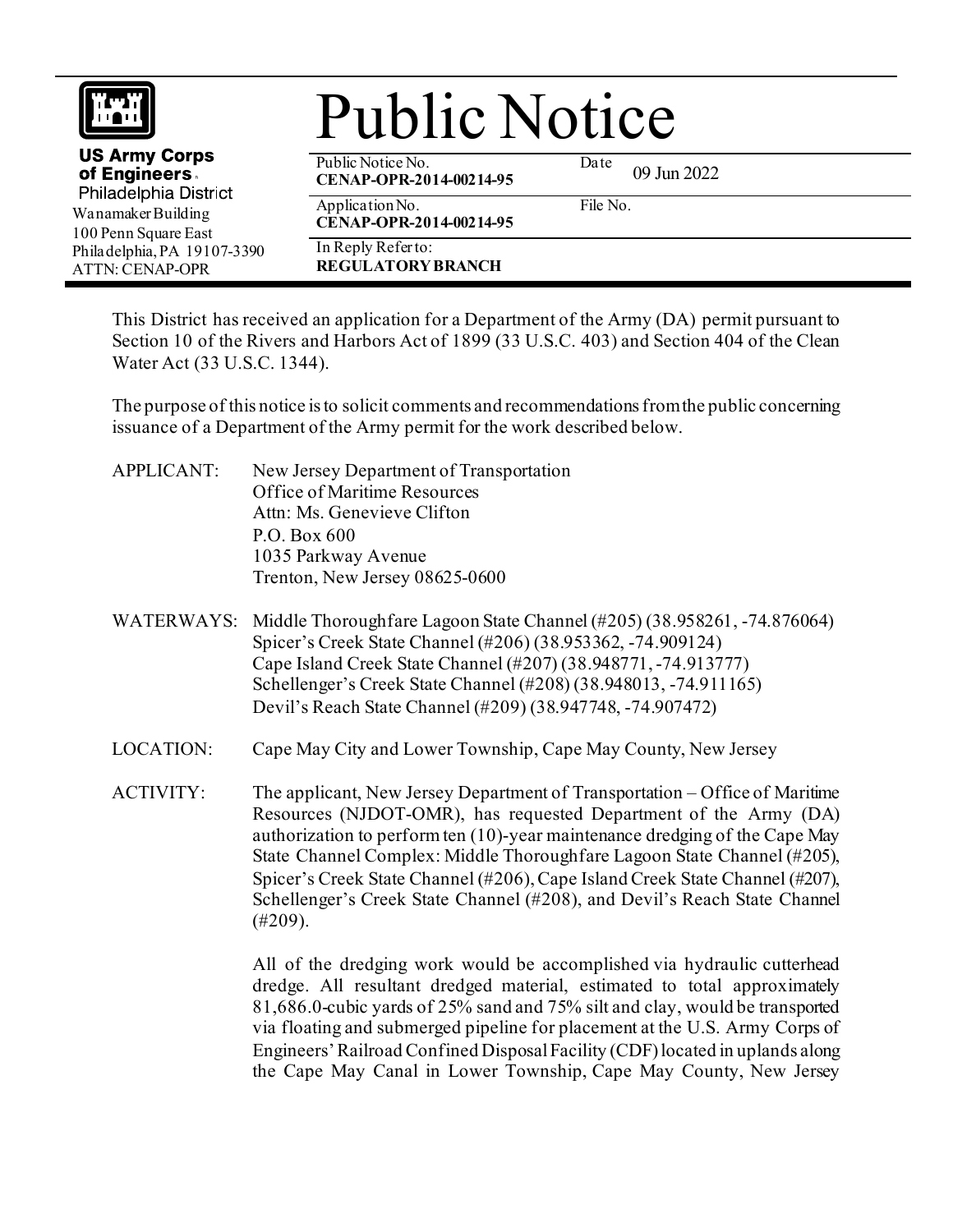(38.958037, -74.918297). Return water from the Railroad CDF into the Cape May Canal is proposed.

All five channels have been historically maintenance-dredged, most recently under DA Permit Number NAP-2014-00214-35, which expires on December 31, 2024. The subject maintenance dredging project is intended to restore the Cape May State Channel Complex to authorized project dimensions. No lateral expansion or deepening is proposed.

For navigational safety, the hydraulic dredge pipeline will be marked in accordance with U.S. Coast Guard regulations. Additionally, the dredge pipeline would be submerged with the following exceptions: where it exits the dredge, where it enters and exits booster pumps, where it approaches the CDF placement site, and where submerged aquatic vegetation (SAV) is encountered. In these areas the dredge pipeline will be floated on the surface.

Each maintenance dredging event is anticipated to be approximately nine (9) to twelve (12) weeks in duration, including mobilization/demobilization, dredging, and CDF placement activities. Two (2) or three (3) maintenance dredging events are anticipated to be conducted over the next ten (10)-years, with the initial dredging event proposed to be undertaken on or after July 1, 2022.

## Middle Thoroughfare Lagoon State Channel (#205)

 Maintenance dredging of 20,655.0-cubic yards of shoaled sediments from a 1,537.0-foot-long channel to -14.0-feet below the plane of Mean Low Water (MLW), plus 1.0-foot of allowable overdredge is proposed. The channel design width is 120.0-linear feet, with 3:1 side slopes. The total dredge footprint is approximately 4.23-acres. Middle Thoroughfare Lagoon State Channel was last dredged in 2014.

## Spicer's Creek State Channel (#206)& Cape Island Creek State Channel (#207)

 Maintenance dredging of 45,241.0-cubic yards of shoaled sediments from a 3,259.0-foot-long channel to -10.0-feet below the plane of Mean Low Water (MLW), plus 1.0-foot of allowable overdredge is proposed. The channel design width varies between 50.0 to 100.0-linear feet, with 3:1 side slopes. The total dredge footprint is approximately 7.48-acres. Spicer's Creek State Channelwas last dredged in 2018. Cape Island Creek State Channel was last dredged in 2014.

## Schellenger's Creek State Channel (#208)

 Maintenance dredging of 11,510.0-cubic yards of shoaled sediments from a 2,402.0-foot-long channel to -13.0-feet below the plane of Mean Low Water (MLW), plus 1.0-foot of allowable overdredge is proposed. The channel design width is 100.0-linear feet, with 3:1 side slopes. The total dredge footprint is approximately 5.51-acres. Schellenger's Creek State Channel was last dredged in 2014.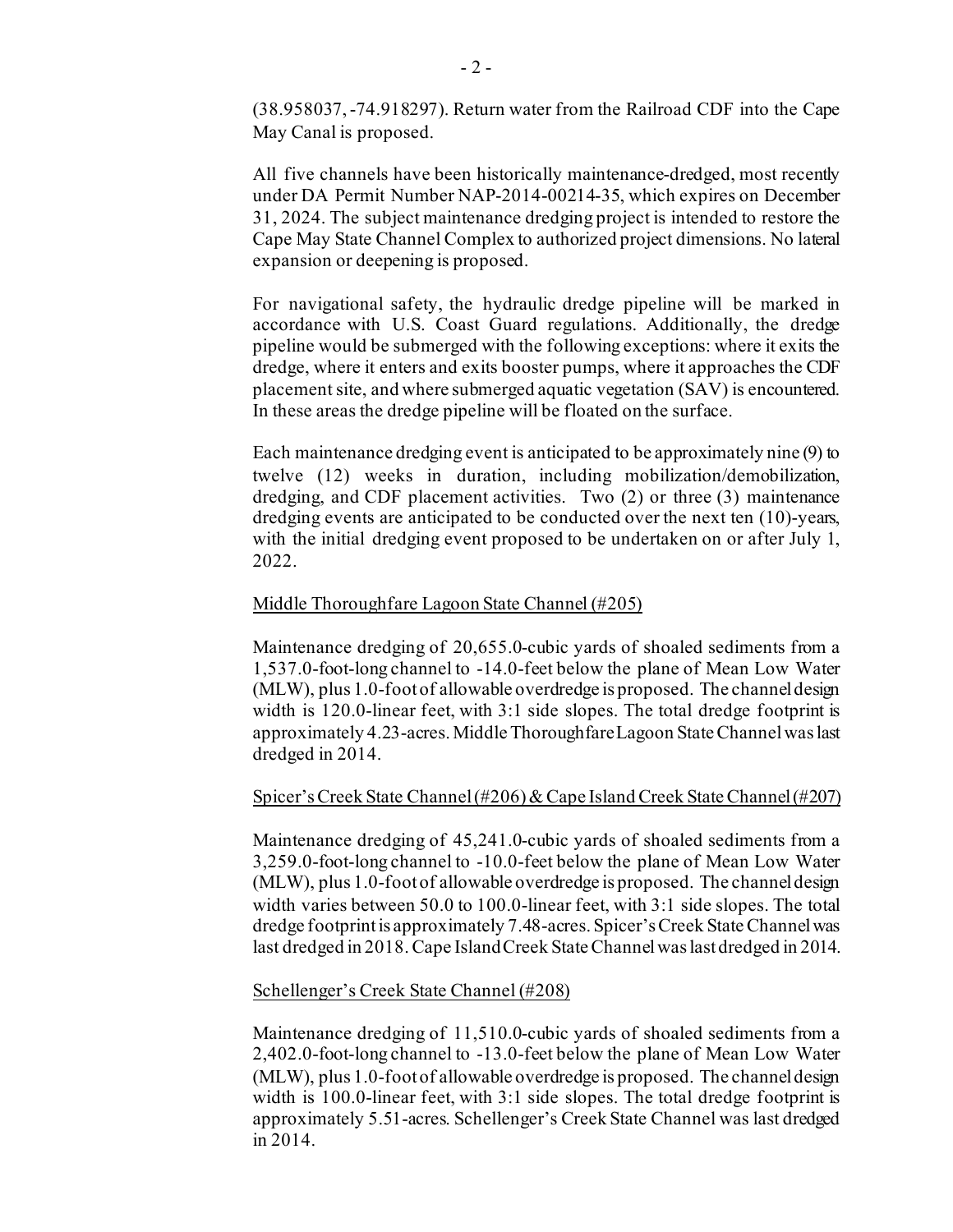Devil's Reach State Channel (#209)

 Maintenance dredging of 4,280.0-cubic yards of shoaled sediments from a 616.0-foot-long channel to -8.0-feet below the plane of Mean Low Water (MLW), plus 1.0-foot of allowable overdredge is proposed. The channel design width is 50.0-linear feet, with 3:1 side slopes. The total dredge footprint is approximately 0.71-acres. Devil's Reach State Channel was last dredged in 2014.

## Dredged Material Placement at Railroad CDF

All resultant dredged material will be hydraulically pumped via pipeline into uplands at the Railroad CDF. Return water from the Railroad CDF into the Cape May Canal is proposed. The Railroad CDF is owned and maintained by the U.S. Army Corps of Engineers. NJDOT has a usage agreement with the U.S. Army Corps of Engineers for placement of dredged material at the Railroad CDF.

PURPOSE: The stated purpose of this project is to maintain safe navigational depths for transiting emergency, commercial, and recreational vessels.

The decision whether to issue a permit will be based on an evaluation of the activity's probable impact including its cumulative impacts on the public interest. The decision will reflect the national concern for both protection and utilization of important resources. The benefits which reasonably may be expected to accrue from the work must be balanced against its reasonably foreseeable detriments. All factors which may be relevant to the work will be considered including the cumulative effects thereof; among those are conservation, economics, aesthetics, general environmental concerns, wetlands, cultural values, fish and wildlife values, flood hazards, flood plain values, land use, navigation, shore erosion and accretion, recreation, water supply and conservation, water quality, energy needs, safety, food and fiber production, mineral needs and welfare of the people. A Department of the Army permit will be granted unless the District Engineer determines that it would be contrary to the public interest.

The Corps of Engineers is soliciting comments from the public; Federal, State, and local agencies and officials; Indian Tribes; and other interested parties in order to consider and evaluate the impacts of this proposed activity. Any comments received will be considered by the Corps of Engineers to determine whether to issue, modify, condition, or deny a permit for this proposal. To make this decision, comments are used to assess impacts on endangered species, historic properties, water quality, general environmental effects, and the other public interest factors listed above. Comments are used in the preparation of an Environmental Assessment and/or an Environmental Impact Statement pursuant to the National Environmental Policy Act. Comments are also used to determine the need for a public hearing and to determine the overall public interest of the proposed activity.

Due to the potential for extensive telework associated with the COVID-19 situation, all comments on the proposed work should be submitted, within thirty (30) days, via email only to the District Engineer, U.S. Army Corps of Engineers - Philadelphia District at **[PhiladelphiaDistrictRegulatory@usace.army.mil.](mailto:PhiladelphiaDistrictRegulatory@usace.army.mil)**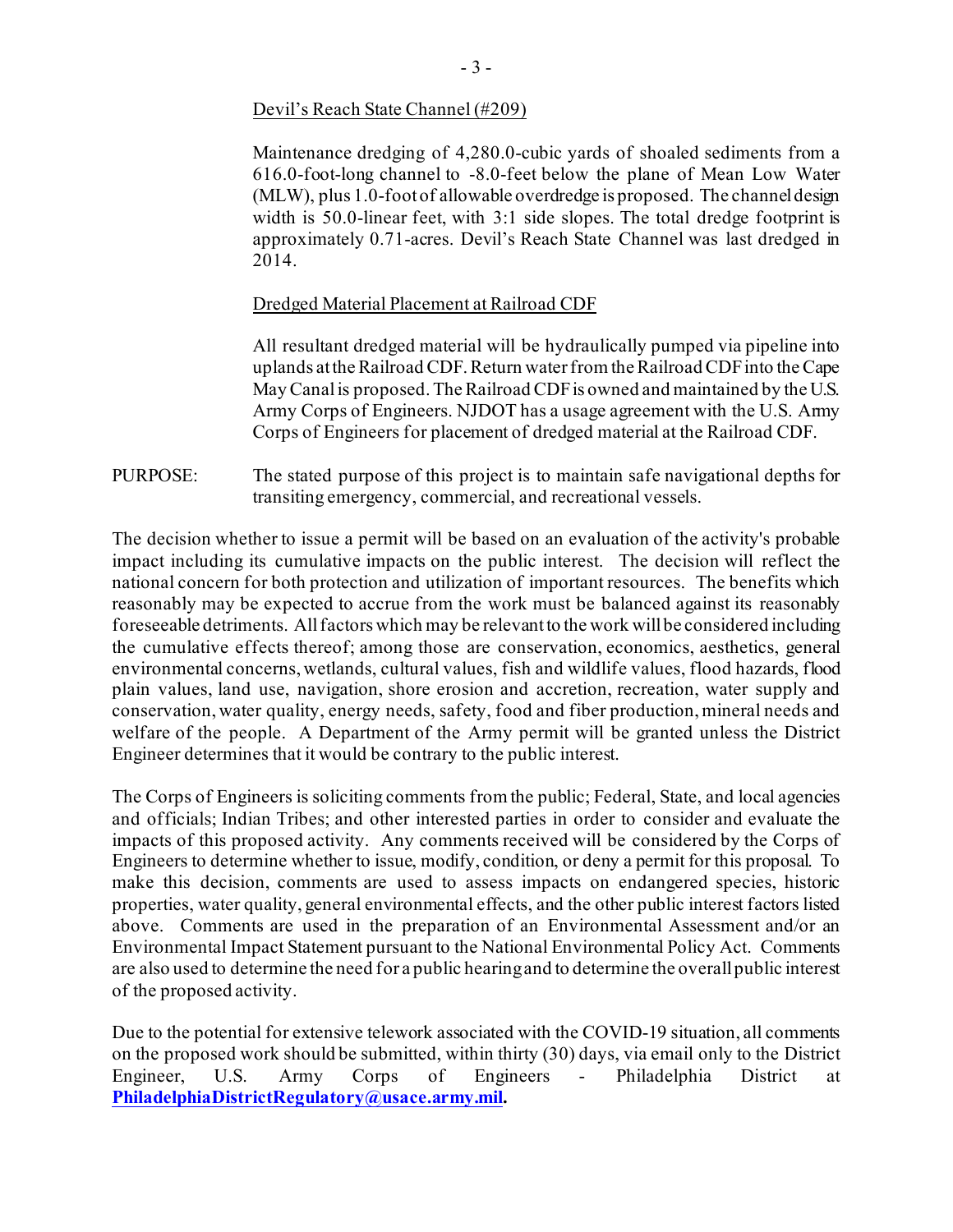The USACE Cultural Resource Specialist is currently reviewing the proposed permit action for potential impacts to Historic Properties eligible for or listed on the National Register of Historic Places. A determination of effects will be coordinated with the State Historic Preservation Office, the Tribes and other consulting parties.

A preliminary review of this application indicates that the proposed work may affect listed aquaticbased species or their critical habitat. Pursuant to Section 7 of the Endangered Species Act (ESA), the Philadelphia District will evaluate the potential effects from the proposed actions to these species and their habitat and consult with NOAA Fisheries as appropriate. Consultation will be concluded prior to the final decision on this permit application.

Pursuant to Section 7 of the Endangered Species Act (ESA, a preliminary review of this application indicates that the proposed work would not affect land-based species or their critical habitat. Given USACE's no effect determination, as per Section 7 of the ESA, no further consultation with the U.S. Fish & Wildlife Service is required.

The Magnuson‐Stevens Fishery Conservation and Management Act requires all federal agencies to consult with the NOAA Fisheries for all actions, or proposed actions, permitted, funded, or undertaken by the agency that may adversely affect Essential Fish Habitat (EFH). A preliminary review of this application indicates that EFH is present within the project area. The Philadelphia District will evaluate the potential effects of the proposed actions on EFH and will consult with NOAA Fisheries as appropriate. Consultation will be concluded prior to the final decision on this permit application.

Per Federal Regulations 33 CFR 325.1(d)(7), the applicant has stated that compensatory mitigation is not required as placement of dredged or fill material into Waters of the U.S. is not proposed.

In accordance with Section 307(c) of the Coastal Zone Management Act of 1972, applicants for Federal Licenses or Permits to conduct an activity affecting land or water uses in a State's coastal zone must provide certification that the activity complies with the State's Coastal Zone Management Program. The applicant has stated that the proposed activity complies with and will be conducted in a manner that is consistent with the approved State Coastal Zone Management (CZM) Program. No permit will be issued until the State has concurred with the applicant's certification or has waived its right to do so. Comments concerning the impact of the proposed and/or existing activity on the State's coastal zone should be sent to this office, with a copy to the State's Office of Coastal Zone Management.

In accordance with Section 401 of the Clean Water Act, a Water Quality Certificate is necessary from the State government in which the work is located. Any comments concerning the work described above which relate to Water Quality considerations should be sent to this office with a copy to the State.

The evaluation of the impact of the work described above on the public interest will include application of the guidelines promulgated by the Administrator, U.S. Environmental Protection Agency, under authority of Section 404(b) of the Clean Water Act.

Any person may request, in writing, to the District Engineer, within the comment period specified in this notice, that a public hearing be held to consider this application. Requests for a public